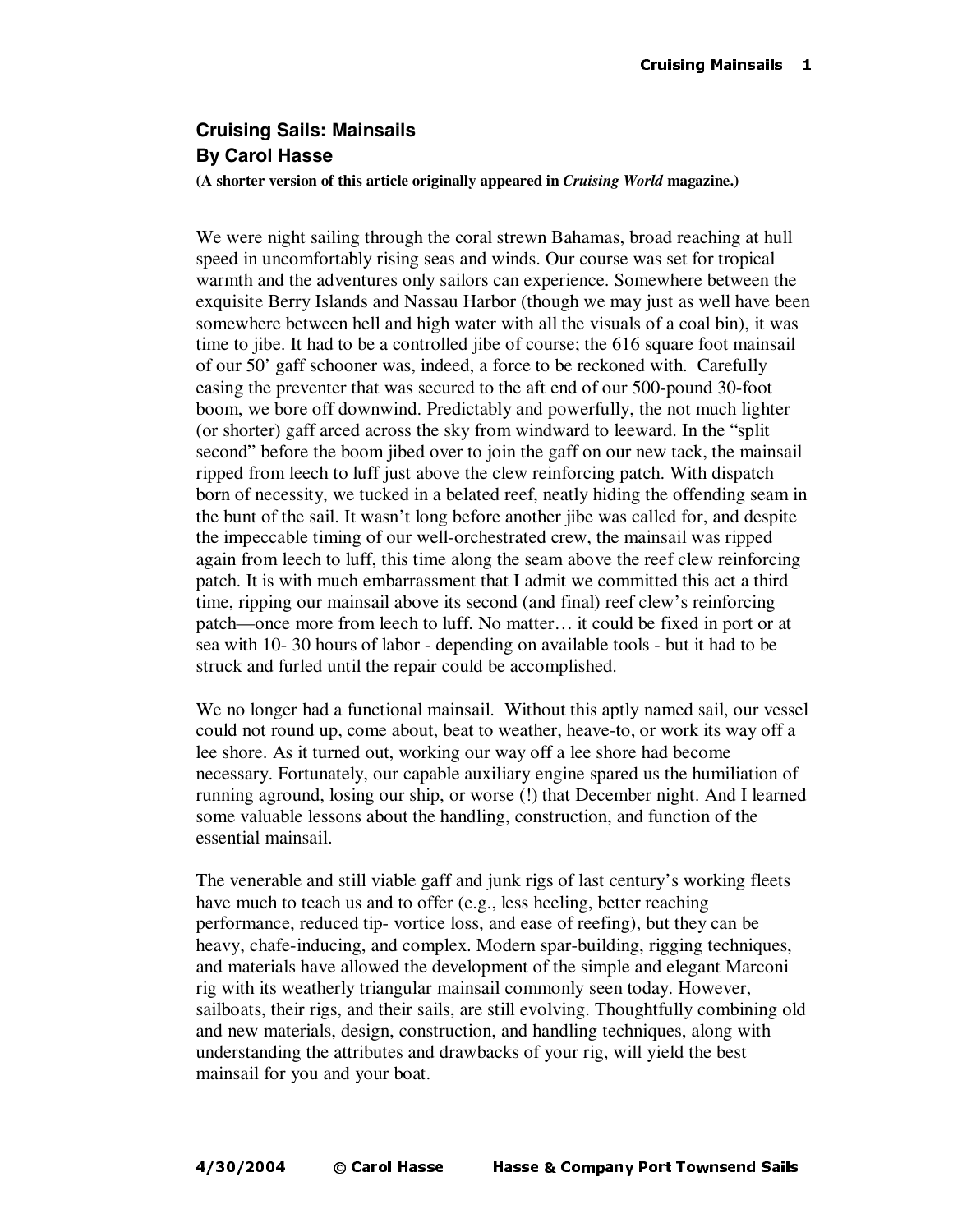The type of mainsail and options you choose will be predicated not only by your rig and vessel but by the type of sailing you do. The sail might be tall and skinny to fit a high aspect rig, or it might have a short luff and a long foot to fit a low aspect rig. It might furl into the mast or around or inside the boom (ostensibly for easier handling). It might be fit with battens of various lengths and orientations or carry no battens at all. A mainsail can have a flattening reef or a roll reef, a shelf foot or loose foo, a cunningham ring, and 1,2, or 3 reefs for increasing winds. A mainsail can also be fit with special slides along its luff for easier raising and lowering. It might be equipped with some type of lazy jacks or a built-in cover for easily securing sun protection when the sail is struck or furled. Each mainsail style or option has a value, cost, and appropriateness factor to consider.

The \_\_\_\_\_issue of Cruising World covers the developments and issues of mast and boom furling mainsails with which some otherwise sensible cruising veterans have outfitted their vessels. These systems might come to be as reliable and relatively fail-safe as headsail roller furling systems. In the meantime, this beltand-suspenders conservative cruiser would choose a "traditional main"—one that goes up and down the mast on a halyard when set, reefed, or struck, and is flaked or furled on top of the boom when not in use.

A traditional mainsail's most desirable attributes are durability, longevity, and stability (good shape retention). Dependability and maintainability rank equally high. The strength and stability of the sailcloth, along with its UV and chafe resistance, largely determine a mainsail's useful life. In general, heavier sailcloth will last longer. How the sail is sewn at its seams, corners, and edges, and the quality of hardware that attaches the sail to the rig play key roles in its longevity and durability. And, as noted above, operator error/abuse can play a dramatic role in a sail's life expectancy, not to mention its maintenance and repair!

Woven polyester sailcloth, such as Du Pont's Dacron, is remarkably seaworthy and an excellent choice for mainsails on most cruising boats under 60 or 70 feet. Dacron will not be harmed by moisture or by the mildew that sometimes grows on a sail's dirty spots. 'Premium' Dacron is the designation given by most quality sailcloth manufacturers for their finest woven polyester. This sailcloth has greater and longer lasting stability than others of the same weight per square yard because of its many tightly woven, low stretch, fine denier yarns. Lesser quality Dacron, which is more loosely woven of coarser yarns, must rely more on its resin finish for stability. This often means stiff, unfriendly sailcloth. The sailcloth will soften over time as the resin coating breaks down; unfortunately, the sail then generally assumes the unsatisfactory shape of a shower cap.

A mainsail's shape (or amount and position of its fullness) can be determined visually. The process for ascertaining the condition of the mainsail's fabric, however, is a bit more invasive. One must summon the courage to push the tip of a number 14 sailmaker's needle through the most tired part of the mainsail (the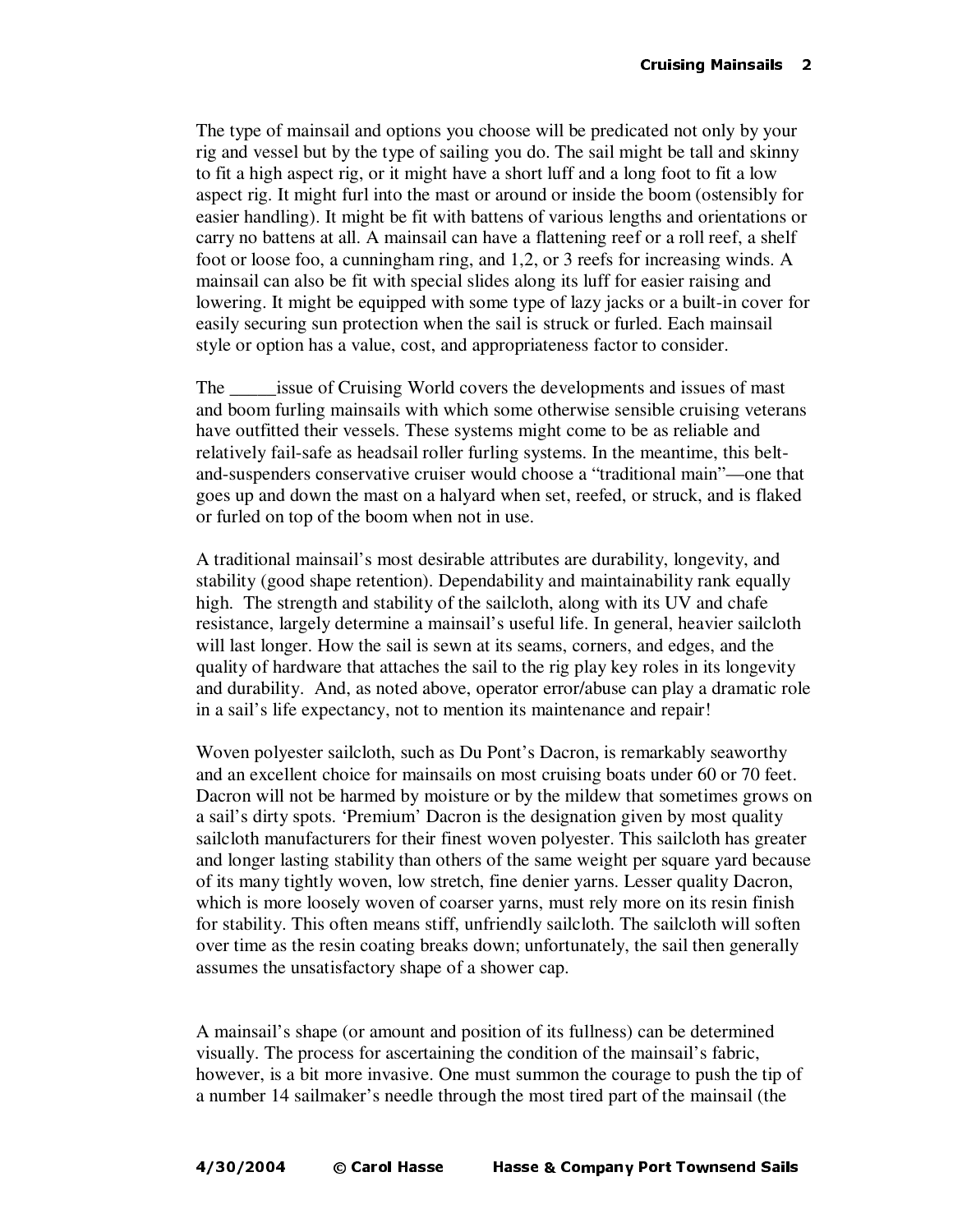panel below the head reinforcing patch near the leech is often a good test spot) and pull it firmly in all directions. If the sailcloth is easily torn with the needle (there is no mistaking the unfortunate tearing sound of rotten cloth!) the fabric is "condemned" and not worth repairing. (It will, however, be suitable in its next life for using as a drop cloth or a nautical woodpile cover, or for the making of a sweat lodge).

The thread (preferably heavy, UV treated Dacron) that is used to stitch the seams together and hold the reinforcing patches in place can be tested by firmly rubbing the edge of a coin over it. If the thread is brittle enough to break, it is time to restitch the seams. Here, the value of extra wide seams becomes evident; restitching can be done between the original rows rather than on top of them, reducing the risk of "tearing along the dotted line." To reduce the possibility of perforating seams, zig-zag or "triple-step" stitching is preferable to straight stitching.

Part of the new construction or retro-fitting of a cruising mainsail is deciding what type of battens (if any) it will carry. The three basic styles are battenless, standard batten, and full-length batten (with variations on these themes). Each of these styles has distinct advantages and disadvantages.

Battens are the relatively narrow (1-2") struts of varying lengths, shapes, and materials that project and support the trailing edge (or leech) of the mainsail. They are usually installed parallel to the foot or perpendicular to the leech at four or more evenly spaced intervals. Battens and the pockets that hold them can chafe, hang up, or destroy themselves on standing and running rigging when the mainsail is set, reefed, or doused. They are the source of most mainsail repairs. Battens complicate transporting or stowing the sail when it is off the spar, and they appear to have a personal goal—to get out of the pocket at the most untimely moment. A battenless mainsail eliminates these nuisances altogether and is less costly to build than one with battens. A battenless mainsail (sometimes called a roachless main) can be made new or recut from a standard or full-length batten main by performing a *roachectomy* (cutting away fabric to form a hollow or negative leech).

*Roach* is sail area that lies outside of a straight line drawn from head to clew on a mainsail. While it requires the support of those pesky battens (the batten length must be at least 3 times longer than the roach it is supporting), roach enhances mainsail performance. It adds approximately 15% more sail area to the straight triangle of the mainsail even when the mainsail leech remains forward of the backstay. Maxi-roach mainsails can project as much as 30% extra sail area, much of it abaft the backstay. While the additional sail area is useful in light air and off the wind, it is the elliptically shaped head and planform of the mainsail with roach that increases performance on all points of sail—particularly to weather.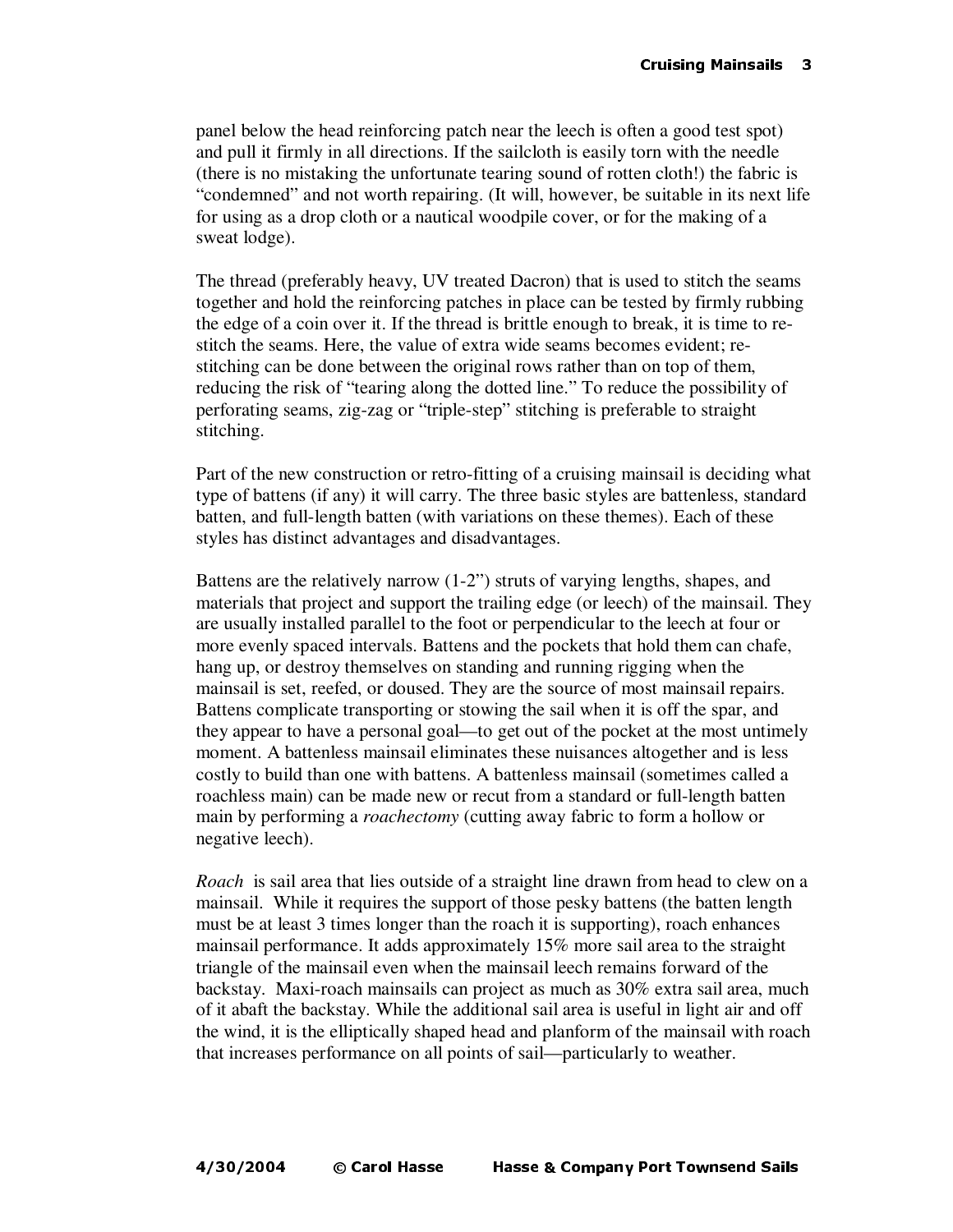In addition to supporting roach, battens help the leech maintain the right amount of twist, an important aspect of sail trim that is controlled by the vang, sheet, and traveler. A leech that has the proper amount of twist (openness) when going to weather in a blow enhances the boat's forward drive; improper twist (closed leech) contributes to excessive heeling and leeway and to the need for reefing in moderate winds.

A cruiser who has decided to live with the negatives of battens in exchange for the positives of roach may choose between full length battens or shorter "standard" battens. The standard batten mainsail is usually less prone to chafe and easier to raise, reef, and lower than a full batten mainsail. It is certainly easier to take on and off the mast and boom as well as to fold and stow or transport. A standard batten mainsail has a conservative amount of roach (e.g., 14 inches on a 40 foot leech) and costs significantly less than a full batten main. It is, in many ways, easier to trim. However, in its declining years, a standard batten main will suffer from unsightly and performance compromising *leech gutter* as well as from the maintenance problem of *batten poke*. As a sail ages, its fullness migrates aft and increases. This unhappy shape change is exacerbated in a high aspect mainsail (tall mast, short boom) because loads are particularly concentrated along the leech. Cloth fatigue in a high aspect, battenless mainsail inevitably manifests as a cupped (or shall we say *bucketed* ) leech. The leech of a standard batten mainsail will hinge at the inboard ends of the batten pockets (a condition more colorfully noted above).

Full-length battens offer the best support for a moderate to *maxi* roach mainsail. They minimize the noise and debilitating effects of leech flutter and sail flogging by dampening the mainsail's motion when one is maneuvering under sail or motor sailing. Full-length battens can aid in reefing and flaking the main too. More importantly, full length batttens strike a fair curve from luff to leech, helping the mainsail set well on all points of sail—its whole life long—despite the sail trimmer's shortcomings. While a cruiser's first priority isn't usually the extra quarter of a knot derived from a perfectly shaped mainsail, sailing comfortably on the desired heading with predictable boat motion and an acceptable amount of speed is! Bad sail shape and/or trim contribute dramatically to heeling, leeway, poor progress to weather, the need to reef even in moderate winds, and to excessive rolling downwind.

Despite their many benefits, full-length battens do have drawbacks. They chafe on the spreaders and shrouds when sailing off the wind, creating on-going maintenance for trade wind sailors. Stoutly constructed platform pockets that encase the batten and flat battens that lie closer to the sail help reduce chafe concerns. The greatest problem with full length battens is the compression loading that concentrates at the forward end of each full-length batten and wants to drive the batten out of its pocket and through the mast. This force creates chafe problems along the luff and on the batten pocket's leading edge. Even worse, the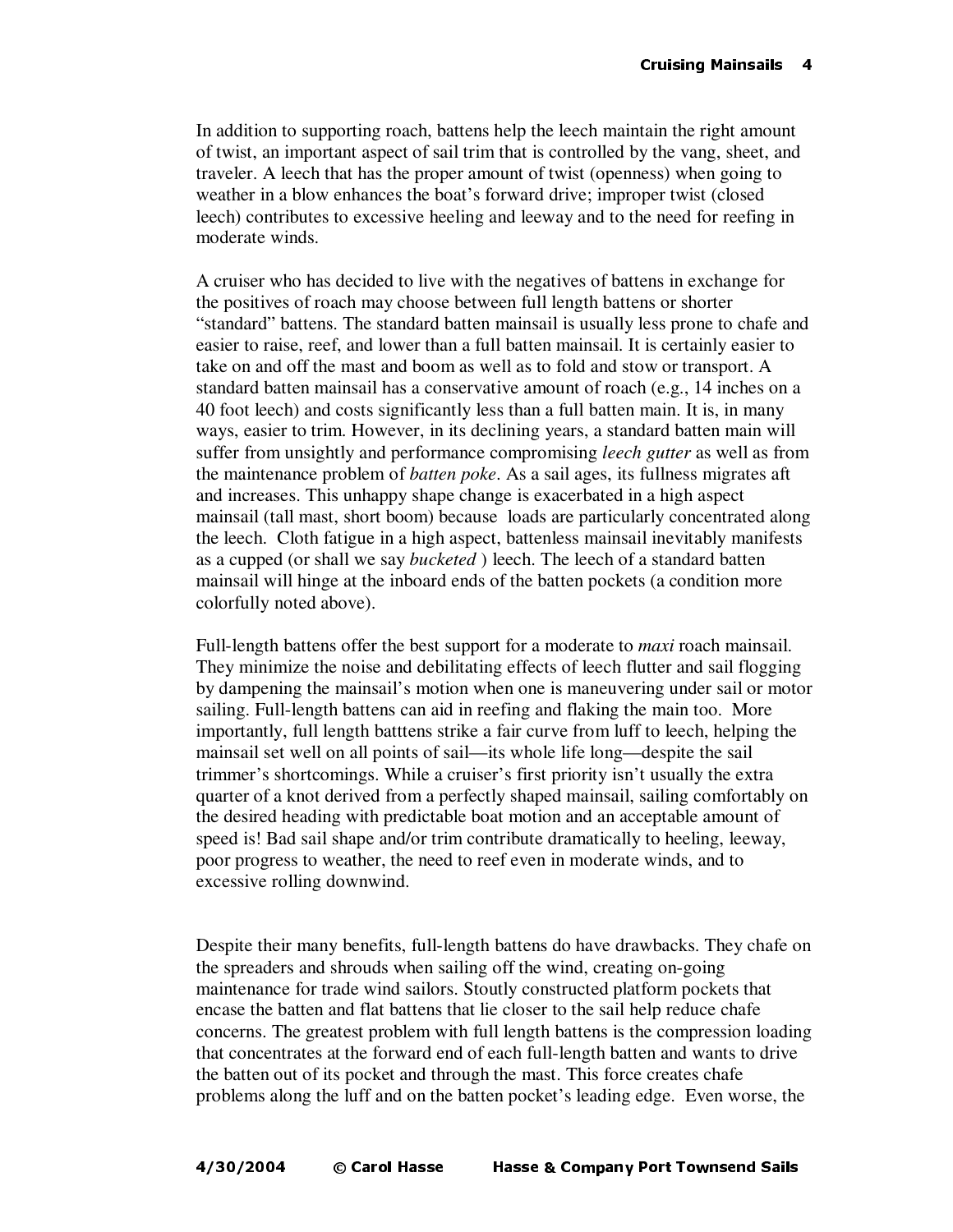force of compression loading can make raising, lowering, or reefing the mainsail very difficult. A solution to these problems is a seaworthy batten-end receptacle. It must secure the batten in the pocket, protect the luff from chafe and direct contact with the mast, and have an articulating, integrally attached sail slide to ensure easy setting and striking of the main. The batten-end receptacle is better still if it allows the battens to be tensioned. Installation of a high quality battenend receptacle, combined with labor and materials of fitting a full length batten and its pocket to a sail, adds significantly to the mainsail's cost. Although this investment pays off in reduced wear and tear on the leech, and a longer lasting efficient sail shape, it will not necessarily extend the life of a mainsail. Barring accident or lubberly ineptitude, UV exposure is what will ultimately destroy a sail.

Before converting to full-length battens, requesting a roachectomy, or committing to standard battens, consider the advantages and disadvantages of each style of mainsail and its appropriateness for your rig. If you plan on circumnavigating the five great capes with a low aspect rig, and if self-sufficiency, simplicity, economy, and durability are your watchwords, a battenless mainsail may be your best choice. If your mast is tall and your boom short, roach will add vital sail area and efficiency, and battens will be necessary to support it. Larger mainsails must endure higher loads and require more time to raise, reef, and strike - subjecting them to more flogging. These mainsails benefit most from full-length battens. Sailors with sloops or cutters smaller than 35 feet (or larger split rigs) may be completely satisfied with the performance of a standard batten mainsail; indeed, coastal and offshore cruisers with far larger vessels have also had success with this time tested type of mainsail.

When batten style has been determined, the number and position of reef rows can be decided. A row of reefs allows a mainsail to be reduced in size when the wind pipes up. Each row consists of a secondary tack and clew (often referred to as reef cringles) and intermediate reef points. Reefing tackle is rove through the reef cringles "at the ready" for safe and relatively easy reefing. After the reef tack is secured, it is important that the clew reefing tackle pull the clew reef cringle down to the boom and aft towards the end of the boom, outhauling (stretching tight) the new "foot" of the reefed sail. If the reefed sail is not outhauled, the sail will be too full to work to weather without excessive heeling and leeway, and it will not be as effective at slowing boat speed off the wind. Once reef tack and clew cringles are made fast, it is prudent to tie a back-up line or webbing strop through the cringles and around the boom. The bunt of the sail can then be loosely secured using the reef nettles or reef tie lines that are rove through the reef points; this will keep it from collecting wind and water or obscuring visibility from the helm. The load of the reefed sail should be taken by the reef cringles only, not the intermediate reef points. Properly tying the nettles around the bunt of the sail—not around the boom—creates shock absorption that minimizes the risk of a reef point tearing out in the event of a violent gust. If intermediate reef tie lines are tied around the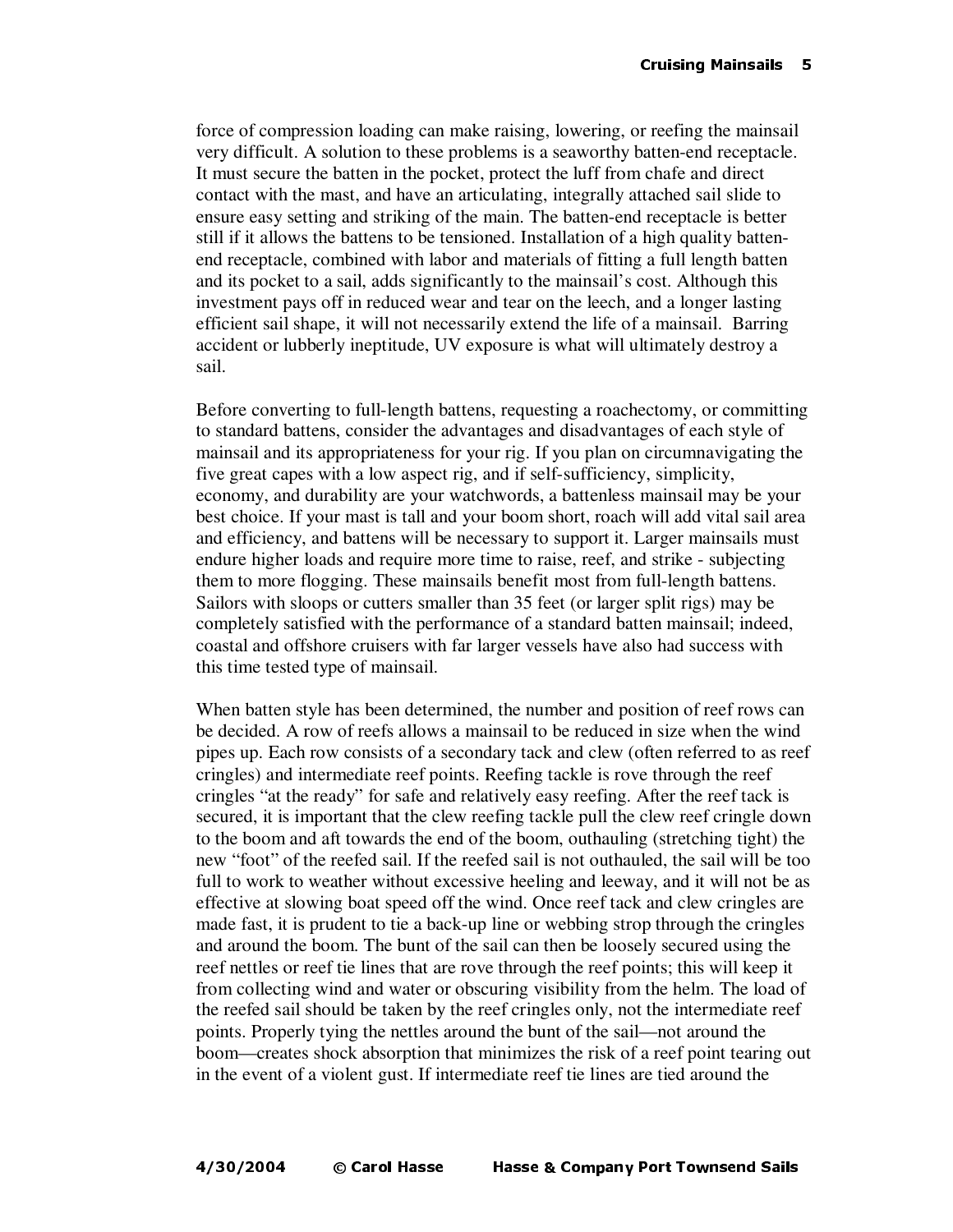boom, they might also chafe or constrain running rigging (i.e., topping lift, outhaul, reefing tackle, main sheet, etc.) and damage the finish on the boom.

A mainsail's reef rows are spaced relatively evenly apart and roughly parallel to the foot of the sail at a workable distance from any battens. A common first reef position reduces a mainsail's size by 20%. A second reef generally follows at 40%, leaving 60% of the mainsail area up. Cruisers venturing offshore will need greater sail reducing capability and may choose to have two deeper rows of reefs or to add a third. A third row of reefs does not usually enhance the set of the mainsail, and it can complicate running rigging by increasing mast and/or cockpit *spaghetti* and friction when the mainsail is raised. Three rows of reefs can be handy, however, for creating mainsail area options for balancing the headsails or for keeping a tender boat on an even keel. If a third reef is added to a mainsail, lead the tackle before it is time to use it! Regardless of how small your mainsail can be reefed, it is still prudent to carry a trysail when blue water sailing. A trysail serves as storm sail and a back-up mainsail, albeit less than a third of the mainsail's size.

The corners that hold the mainsail to the rig are subject to dramatic loads. Accordingly, high quality, non-corrosive hardware appropriate in size and strength must be set into stout *reinforcing patches* at the head, tack, and clew, as well as at reef tacks and clews. Reinforcing patches consisting of several layers of sailcloth equal to or greater in weight than the fabric the sail is made of should extend generously into the body of the sail. The length of the reinforcing patch should be 12-15% of the side of the sail that it supports (e.g., a 40 foot leech might have a 6 foot long clew patch). There are several types of hardware that can be installed in the corners of a main including headboards, hydraulically pressed rings or hand sewn rings, and external rings including round, "D," and "maxi" rings. An external ring is secured with multiple webbing strainers and hand stitching; if sized properly, an external ring is suitable for any primary corner, particularly if it must fit into a narrow or short shackle, tack, or outhaul fitting. External rings are easy for a sailor to replace by hand at sea and present little chafe concern. Integral rings are often installed in the primary corners or as reef tacks and clews and are either hydraulically pressed or sewn in place with a palm and needle. Hydraulically pressed rings are stronger under a steady pull load than a hand worked ring but do not have as flexible a bearing surface, nor are they as easy to replace. The reef clew of a battenless or standard batten mainsail is an ideal location for a hand sewn ring because this part of the sail will endure a lot of flutter (if not flogging) over the course of its life. That same sail would be well served by hydraulically pressed tack and clew rings that are held captive under load by unyielding stainless steel tack and outhaul fittings. Pressed rings are composed of a round ring (or two split rings) secured in place by an internal sleeve or liner that is flanged port and starboard by tens of thousands of pounds of hydraulic pressure. If you have hydraulically pressed rings in your sail, look carefully for signs of corrosion; for many years hydraulically pressed rings were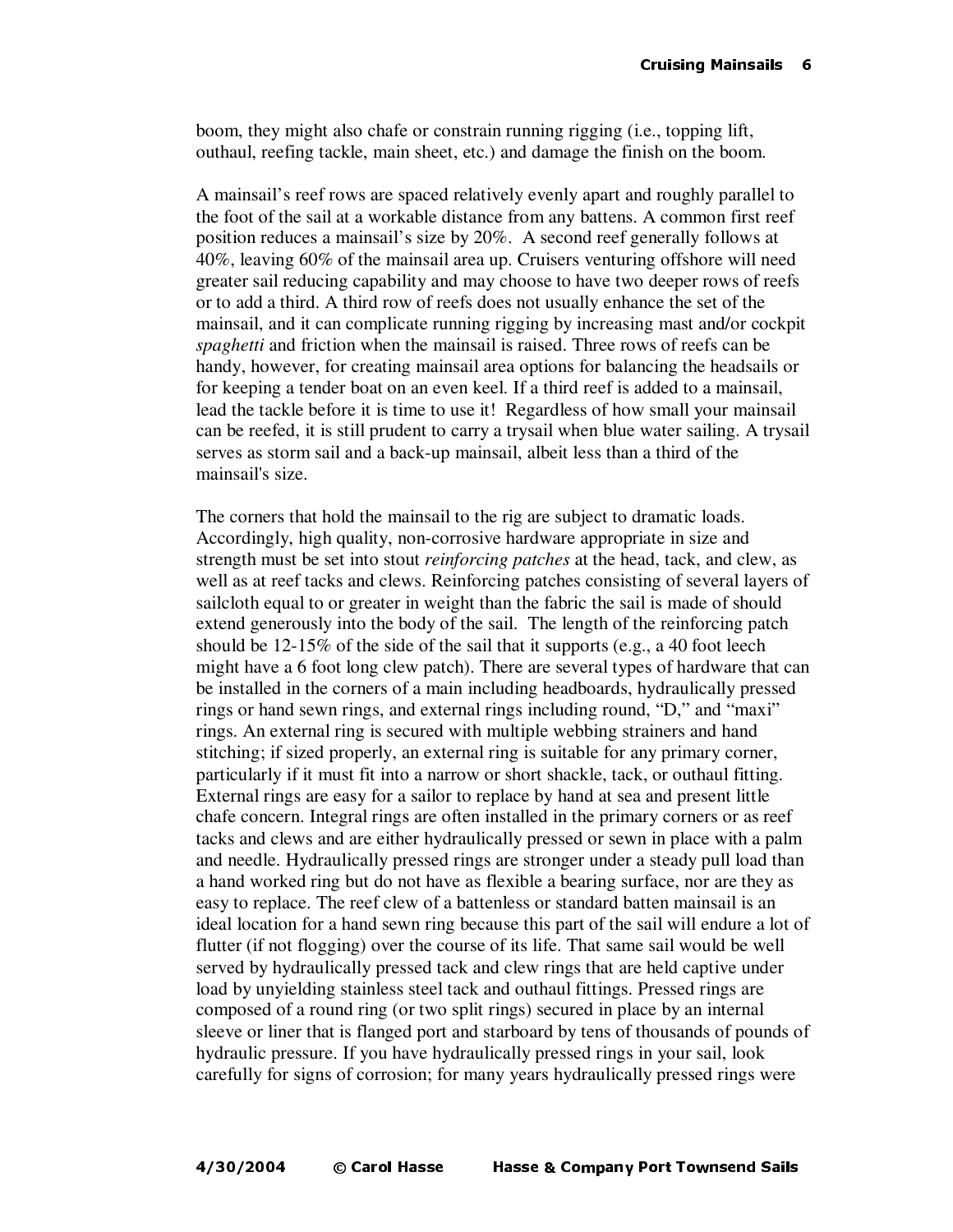made of dissimilar metals; such rings must be replaced before their selfdestructive battery action dissolves them to worthless bits.

An anodized aluminum headboard is a common and appropriate fitting for a standard or full batten mainsail; it helps support the roach at the head and provides a secure attachment point for the halyard. Use the forward headboard hole to hoist the mainsail if its halyard is rove through a masthead sheave; use the aft headboard hole if the main halyard block is hung abaft the mast on the masthead crane.

All corners can be strengthened and made more flexible with the addition of webbing strainers, webbing straps that are folded in half and sewn port and starboard into the body of the sail from the corner hardware. It is important that all corners, including the reef tacks and clews, be protected from contact with the rig. Thick, hand- sewn leather is second to none for this duty; it is the most durable and easiest to replace. It is important, too, that a reef tack that is intended to be made fast to a reef hook has a means for its quick and easy attachment that creates minimal distortion and chafe to the sail. A length of webbing rove through an integral reef tack ring with a stainless steel round ring secured to it port and starboard works best. These are sometimes called a "quick cringle" or "easy reef". Beware of the reef tack that is only an external round ring with webbing sewn on one side of the sail. This unfortunate setup can be easily torn out with a halyard winch; without the back up of an integrally pressed or hand sewn tack reef ring, you will be up the proverbial creek, with no way to secure a reef tack.

A cruising mainsail's slides hold the luff to the mast; they should be durable, well secured, and able to move smoothly up and down the mast track. They should be approximately two feet apart and doubled at the head of the main. Although the style of slide is somewhat limited by the mast track, a similarly sized slide that is upgraded in strength and function should be used whenever possible—particularly at the head and above each reef tack where loads are highest. UHMW internal slides are stronger and more friction-free than their common and less expensive white plastic counterparts, and they do not gall or corrode inside an aluminum mast track like stainless steel or bronze slides can. An external style stainless steel mast track (often found on a wooden mast) requires a robust external bronze or stainless steel slide that fits around the track. This system works beautifully if the track—especially at its joints—is clean and fair. Grooved mast tracks that are made to accommodate a racing mainsail's boltrope will also fit *slug slides* that can be secured to the luff of a cruising mainsail. Unfortunately, slug slides bind very easily in the track, and they can make raising and lowering the main truly aggravating. UHMW slug slides can sometimes help the function of this style of mast track. If a sailor is expected to regularly raise and lower a full-length batten mainsail on this track, however, he or she will probably want to retro-fit to a "slippery" mast track and slide system or take up motor boating.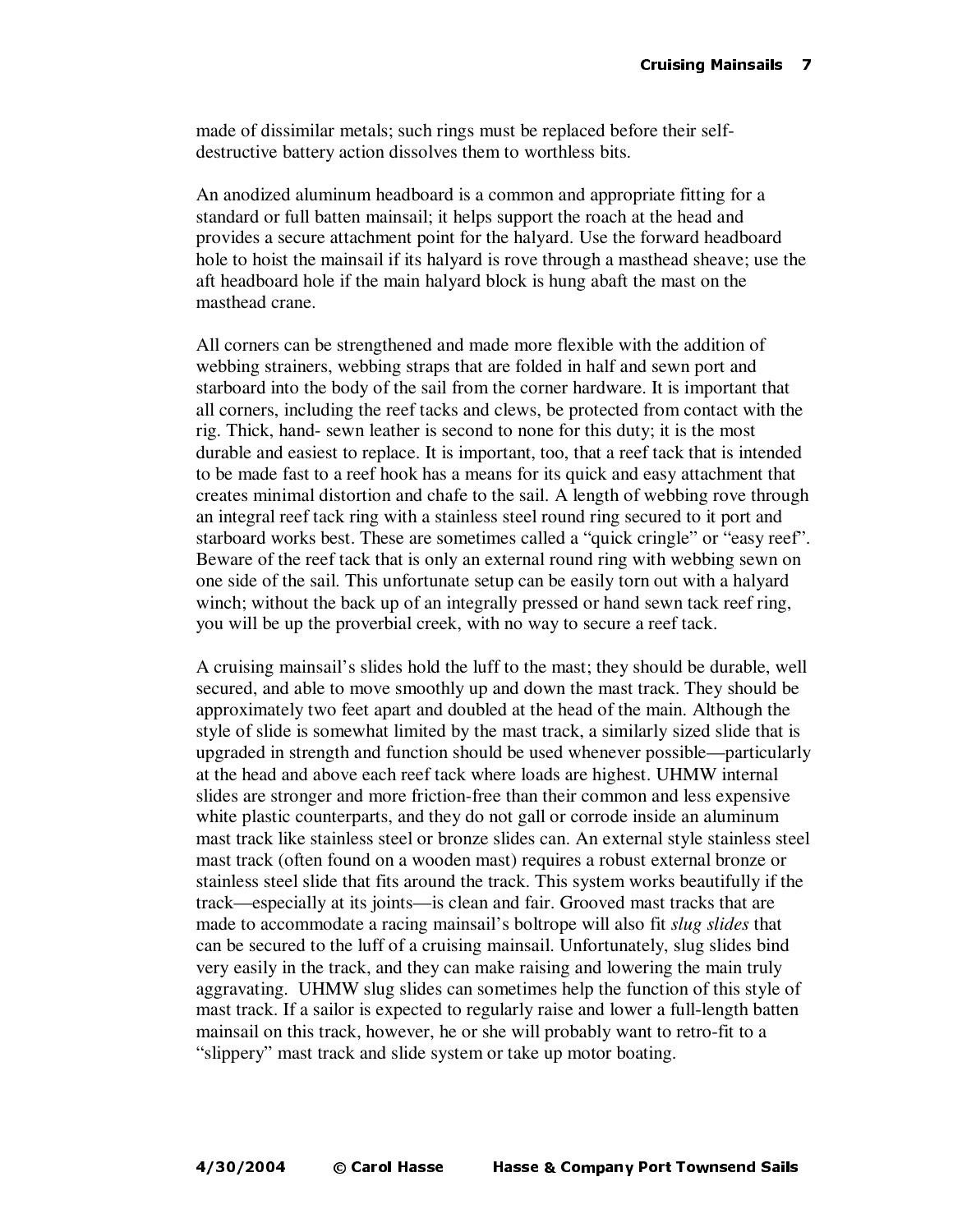Whatever style of mast track and luff slides you have, the slides must be well secured to the luff of the mainsail. The ultimate way to attach luff slides is with a "webbing seizing": a narrow length of webbing wrapped several times around the bail of the slide, through the luff grommet, and secured with palm and needle. Webbing has more flexible strength than the plastic or stainless steel shackles that are sometimes used to hold a slide to a sail, and it will not chafe the luff or wear through the bail of the slide. Webbing seizings are easy to renew at sea. Webbing seizings are remarkably strong, but if a grommet to which a slide is secured pulls out, the entire mainsail can "unzip" from the mast. Hand-worked rings are over twice as strong as the same diameter common spur grommets and will not corrode as grommets do. Alternatively, a sail's slides can be seized into small hydraulically pressed rings. Similar to the handsewn ring, they are far stronger and less corrosive than a grommet, but they are not as easy to install or repair as a hand worked ring. A voyaging mainsail should be equipped with hydraulically pressed or hand worked rings along its luff for the purpose of attaching sail slides. At the very least, these more dependable rings should be placed in the high load areas on the mainsail's luff just below the head and just above the reef tacks.

The foot of a cruising mainsail can be either "loose footed" or attached to the boom along its entire length. A loose-footed main has the advantage of being able to be more easily and efficiently shaped and trimmed. It also makes proper reefing easier, allowing the bunt of the sail to be secured by tying it around the foot of the sail—not around the boom. The drawbacks of a loose-footed main are higher loads on the outhaul car and more chafe on the mainsail's foot. If a mainsail is not loose-footed, it should have foot slides secured with webbing seizings into stout secondary rings spaced every fourteen to eighteen inches along the boom. The foot of a mainsail that is attached directly to the boom by its boltrope will suffer from chafe where the boltrope enters and exits the boom, and it will not be able to be properly reefed. Also, unsightly slits may have to be cut through the foot of the sail for the purpose of leading reefing tackle, which could other wise be led under the foot of the sail if it was loose-footed or attached to the boom with slides.

A cruising mainsail is asked to perform on all points of sail, in almost all wind speeds, and in a challenging variety of sea states—and it is expected to do so for many years and thousands of nautical miles. The combination of durable high quality cloth and hardware, time honored construction details, and proper sail handling can make this goal attainable.

As for the story that began this article, I had the good fortune to be offered the use of the British America's Cup sail loft in Nassau, and I was able to reconstruct our schooner's battered mainsail. At the time, I didn't know the "old gaffer's" technique that would likely have averted the mainsail's unhappy injuries, but I could see that the inadequate size of its corner and reef reinforcing patches along with sun damaged seam stitching were strong contributors to the carnage. If we had just *scandalized* the gaff (by lowering its peak), as my Port Townsend sailing mentor has informed me, it would have jibed gently onto the new tack without